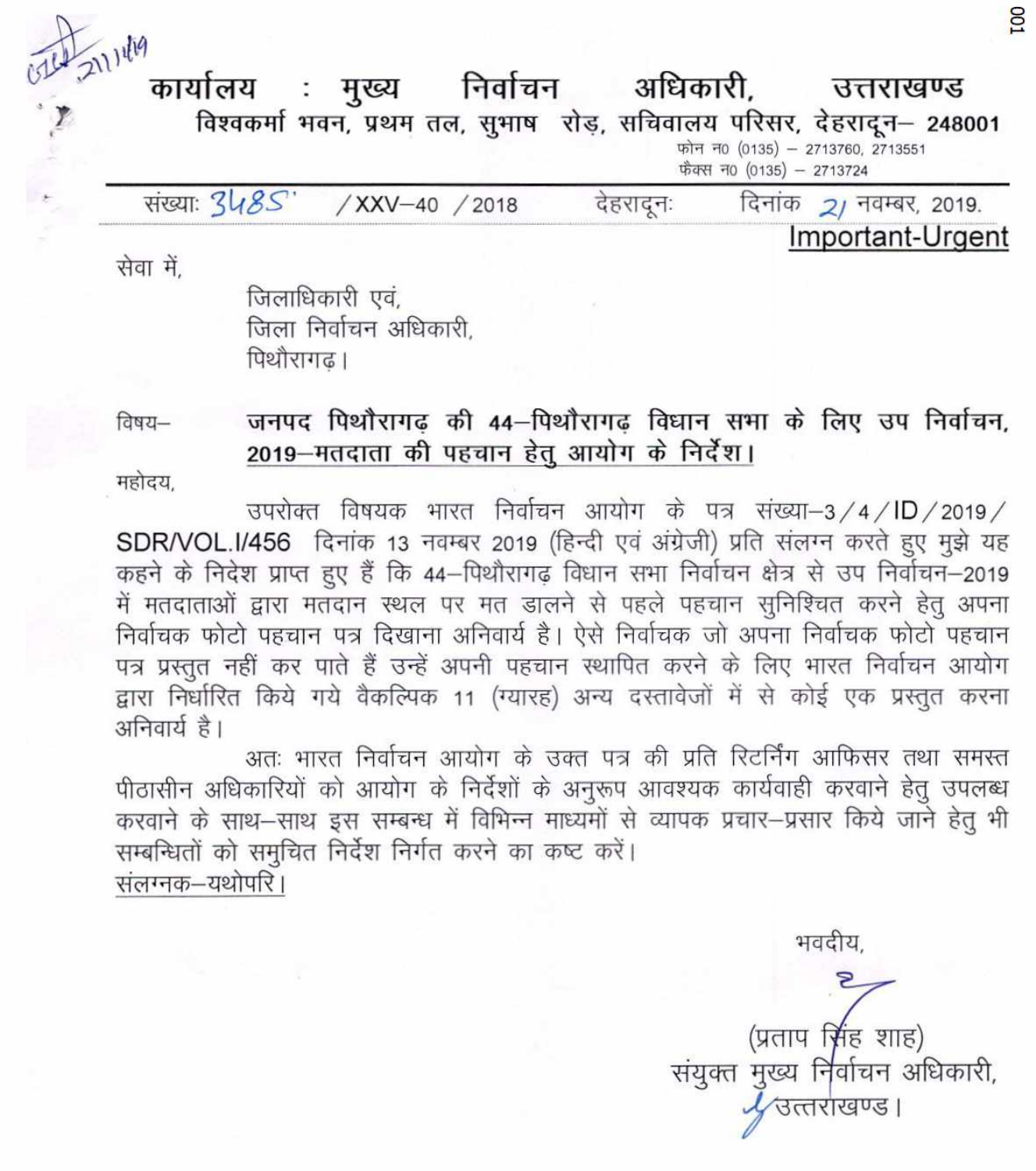#### **ELECTION COMMISSION OF INDIA Nirvachan Sadan, Ashok Road, New Delhi-i 10 001**

No..3/4/ID/2019/SDR/VOL.I /456 To,

Dated: 13<sup>th</sup> November, 2019

The Chief Electoral Officers of 1.Uttarakhand 2.West Bengal

Subject: Bye Elections to the State Legislative Assemblies of Uttarakhand and West Bengal, 2019- Commission's order regarding identification of electors. Sir,

I am directed to enclose herewith Commission's Order dated 13<sup>th</sup> November, 2019 regarding identification of electors at the current bye Elections to the State Legislative Assemblies, notified on **30-10-2019 from 44-Pithoragarh Assembly Constituency in the State of Uttarakhand and 34-Kaliaganj(SC),** 77**-Karimpur** & 224**-Kharagpur Sadar Assembly Constituencies in the State of West Bengal.** 

2. The Commission has directed that all electors in **bye elections to 44-Pithoragarh Assembly Constituency in the State of Uttarakhand and 34-Kaliaganj(SC),** 77**-Karimpur** & **224-Kharagpur Sadar Assembly Constituencies in the State of West Bengal,** who have been issued EPIC have to produce the Electors Photo Identity Card (EPIC) for their identification at the polling station before casting their votes. Those electors who are not able to produce the EPIC shall produce one of the alternative photo identity documents mentioned in paragraph 7 of the Order for establishing their identity. The list of documents is reproduced below for clarity:

 $Ad.GD1Jf.GD$  $2011$ 

(i) Passport,

(ii) Driving License,

(iii) Service Identity Cards with photograph issued to employees by Central/State Govt./PSUs/Public Limited Companies,

(iv) Passbooks with photograph issued by Bank/Post Office,

(v) PAN Card,

(vi) Smart Card issued by RGI under NPR,

(vii) MNREGA Job Card,

(viii) Health Insurance Smart Card issued under the scheme of Ministry of Labour,

(ix) Pension document with photograph,

 $(x)$  Official identity cards issued to MPs/MLAs/MLCs, and

(xi) Aadhaar Card.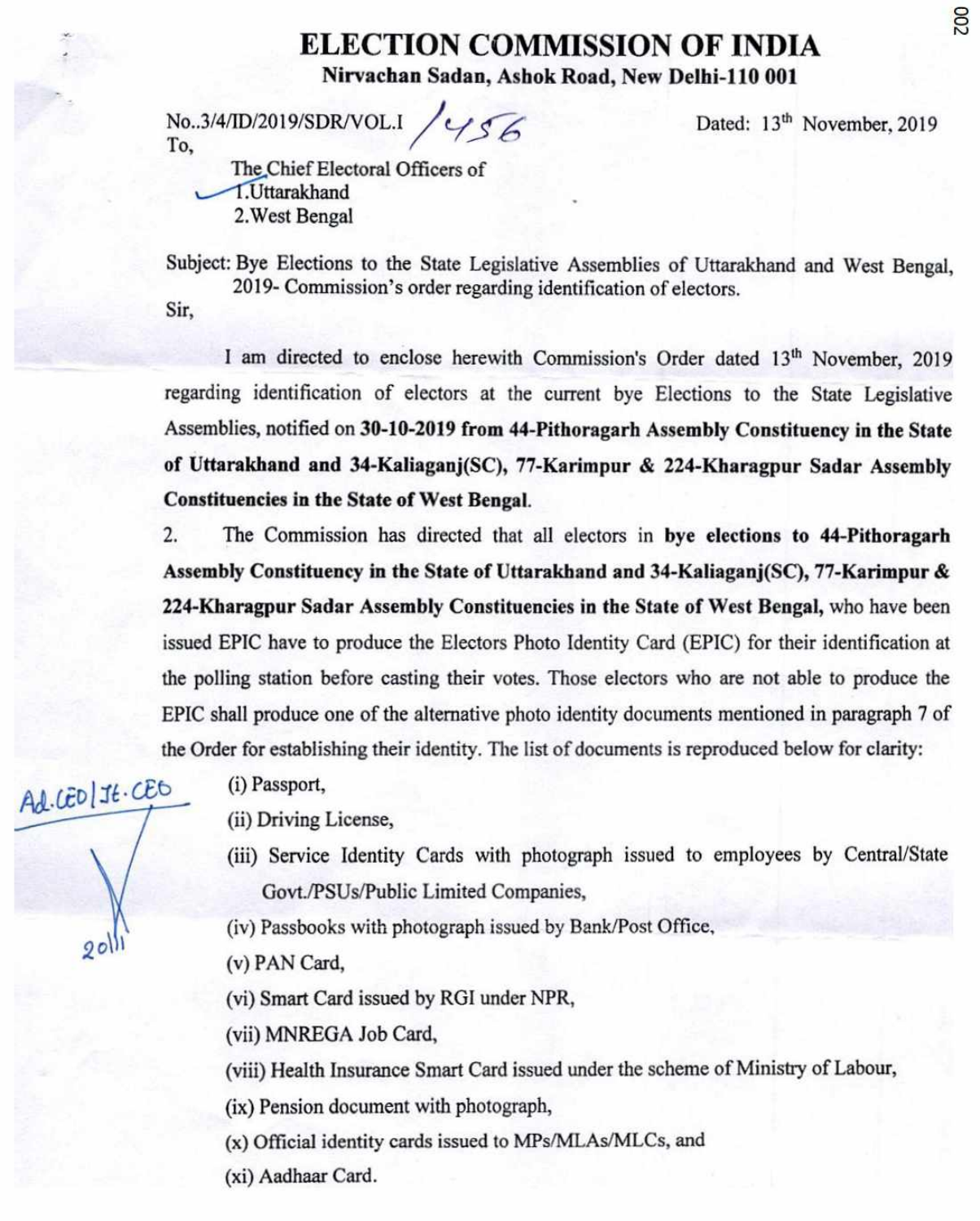3. In the case of EPIC, minor discrepancies in the entries therein should be ignored provided the identity of the elector can be established by the EPIC. If an elector produces an EPIC which has been issued by the Electoral Registration Officer of another Assembly Constituency, such card shall also be accepted for identification provided the name of that elector finds place in the electoral roll pertaining to the polling station where the elector has turned up for voting. If it is not possible to establish the identity of the elector on account of mismatch of photograph, etc. the elector shall have to produce one of the alternative photo documents mentioned in Para 7 of the Order.

3

4. On earlier occasions, the Commission had allowed Photo Voter Slip as a document for identification. However, there have been representations against its use as a stand-alone identification document on the grounds of misuse as these are printed after the finalization of the roll and distributed just close to the poll through Booth Level Officers. The design of Photo Voter Slip does not incorporate any security feature. In fact, Photo Voter Slip was started as an alternative document as the coverage of EPIC was not complete. As per available information, at present, more than 99 per cent electors possess EPIC, and more than 99 per cent adults have been issued Aadhaar Cards. Taking all these facts in view, Commission has now decided that Photo Voter Slip shall henceforth not be accepted as a stand-alone identification document for voting. However, Photo Voter Slip will continue to be prepared and issued to electors as part of the awareness building exercise. In order to make it clear to the electors that Photo Voter Slips shall not be accepted as a stand-alone identification document for voting, the words 'THIS SLIP WILL NOT **BE** ACCEPTED FOR THE PURPOSE OF IDENTIFICATION IN POLLING STATION. YOU ARE REQUIRED TO CARRY EPIC OR ONE OF THE II ALTERNATIVE DOCUMENTS SPECIFIED BY THE COMMISSION FOR VOTING' shall be printed on the Photo Voter Slip in bold letters. Photo Voter Slips shall continue to be printed.

5. Overseas electors shall have to produce their original passport only for identification.

6. The Order may be brought to the notice of the Returning Officers and all Presiding Officers. A copy of the Order translated in the vernacular language should be supplied to each of the Presiding Officers. The Order shall be got published in the State Gazette, immediately. This Order shall also be given wide publicity through print/electronic media for information of the general public and electors immediately and subsequently at regular intervals till the date of polling. This should include paid Advertisements in the newspapers. All political parties in your State/UT and contesting candidates may also be informed, in writing, regarding these directions.

7. The Returning Officers shall explain the implications of this Order and explain the contents thereof to all Presiding Officers through special briefings. They should also ensure that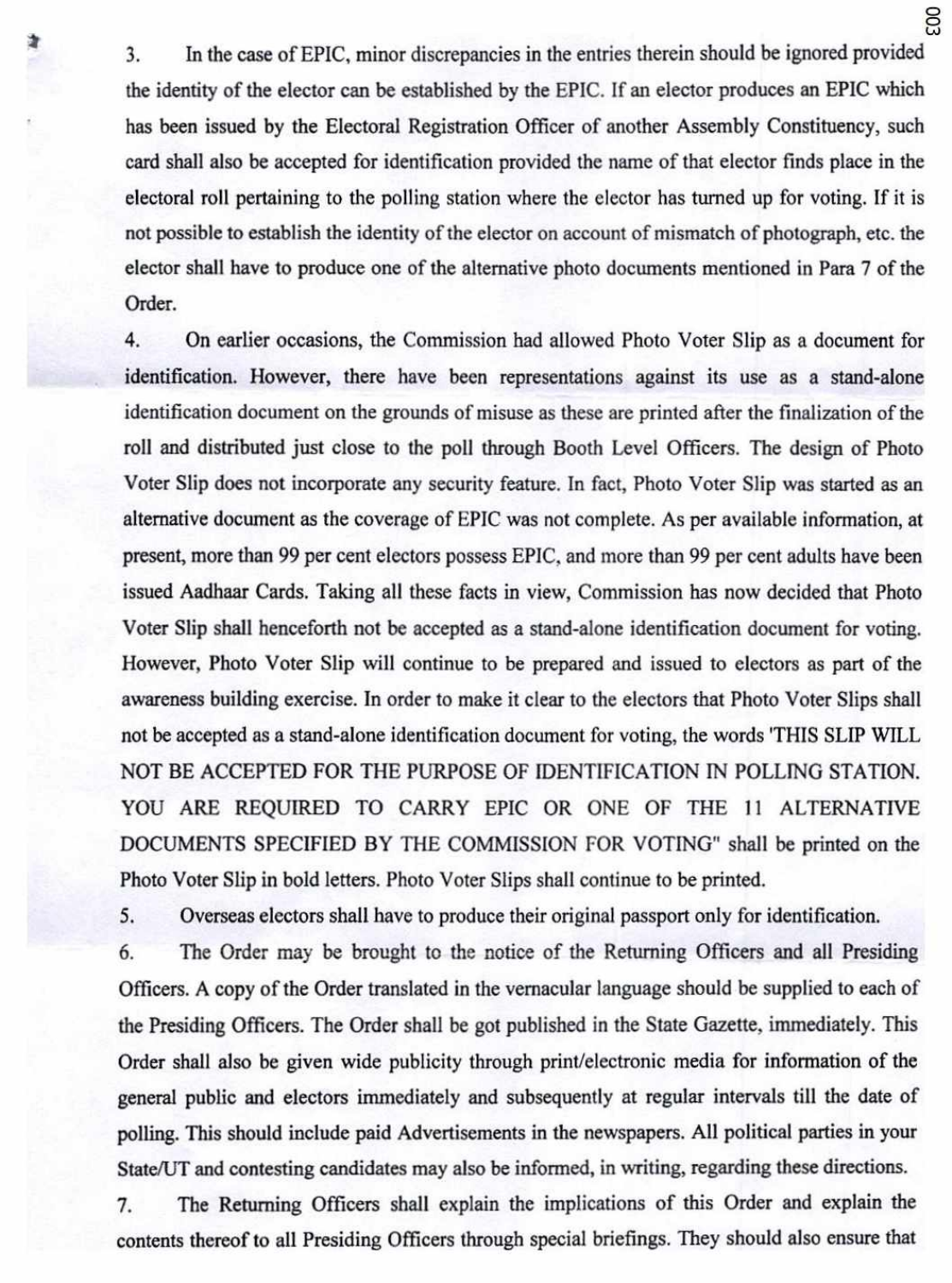a copy of this letter is available with the Presiding Officers at all polling stations /booths in the constituency.

8. Kindly acknowledge receipt and confirm action taken.

Yours faithfully,

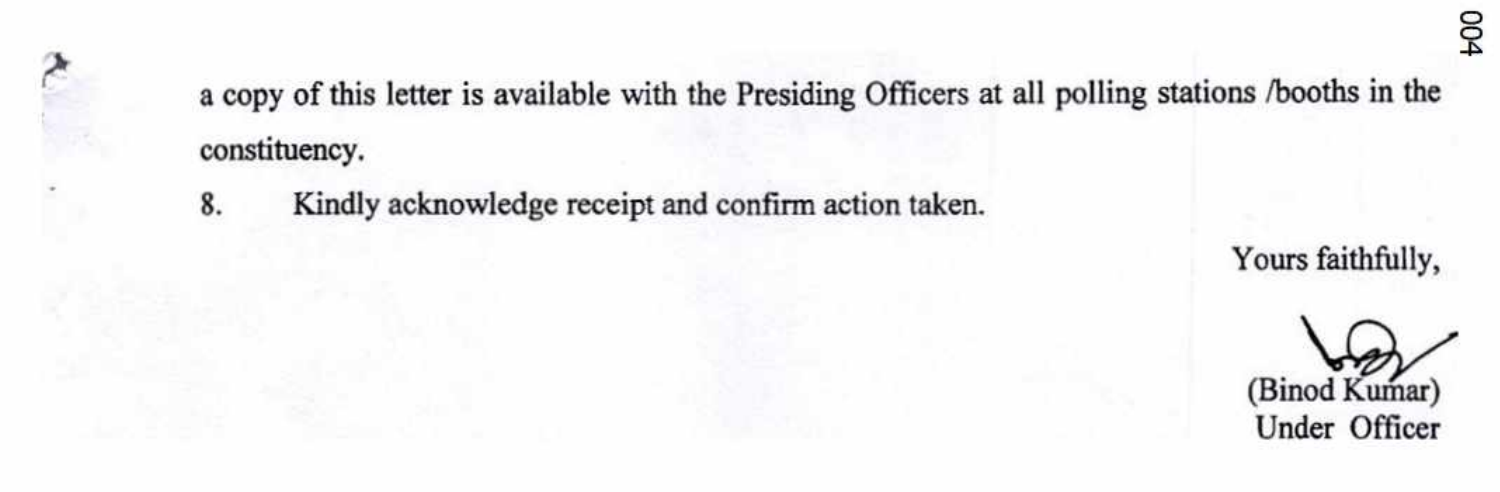## **ELECTION COMMISSION OF INDIA**

**Nirvachan Sadan, Ashoka Road, New Delhi-I 10001** 

No.3/4/ID/2019/SDRJVOL.I Dated: *13th* November, 2019

#### **ORDER**

1. Whereas, Section 61 of the Representation of the People Act, 1951 provides that with a view to preventing impersonation of electors, so as to make the right of genuine electors to vote under section 62 of that Act more effective, provisions may be made by rules under that Act for use of Electors Photo Identity Card for electors as the means of establishing their identity at the time of polling; and

2. Whereas, Rule 28 of the Registration of Electors Rules, 1960, empowers the Election Commission to direct, with a view to preventing impersonation of electors and facilitating their identification at the time of poll, the issue of Electors Photo Identity Card to electors bearing their photographs at State cost; and

3. Whereas, Rules 49H (3) and 49K (2) (b) of the Conduct of Elections Rules, 1961, stipulate that where the electors of a constituency have been supplied with Electors Photo Identity Card under the said provisions of Rule 28 of the Registration of Electors Rules, 1960, the electors shall produce their Electors Photo Identity Card at the polling station and failure or refusal on their part to produce those Electors Photo Identity Card may result in the denial of permission to vote; and

4. Whereas, a combined and harmonious reading of the aforesaid provisions of the said Act and the Rules, makes it clear that although the right to vote arises by the existence of the name in the electoral roll, it is also dependent upon the use of the Electors Photo Identity Card, where provided by the Election Commission at State cost, as the means of establishing their identity at the time of polling and that both are to be used together; and

5. Whereas, the Election Commission made an Order on the 28<sup>th</sup> August, 1993 ,directing the issue of Electors Photo Identity Card (EPIC) to all electors, according to a time bound programme; and

6. Whereas, Electors Photo Identity Card have been issued to a substantially large number of electors in the State of Uttarakhand & West bengal; and

7. Now, therefore, after taking into account all relevant factors and the legal and factual position, the Election Commission hereby directs that for the current bye Elections from **44-Pithoragarh Assembly Constituency in the State of Uttarakhand and 34-Kaliaganj(SC),**  77**-Kariinpur** & **224-Kharagpur Sadar Assembly Constituencies in the State of West**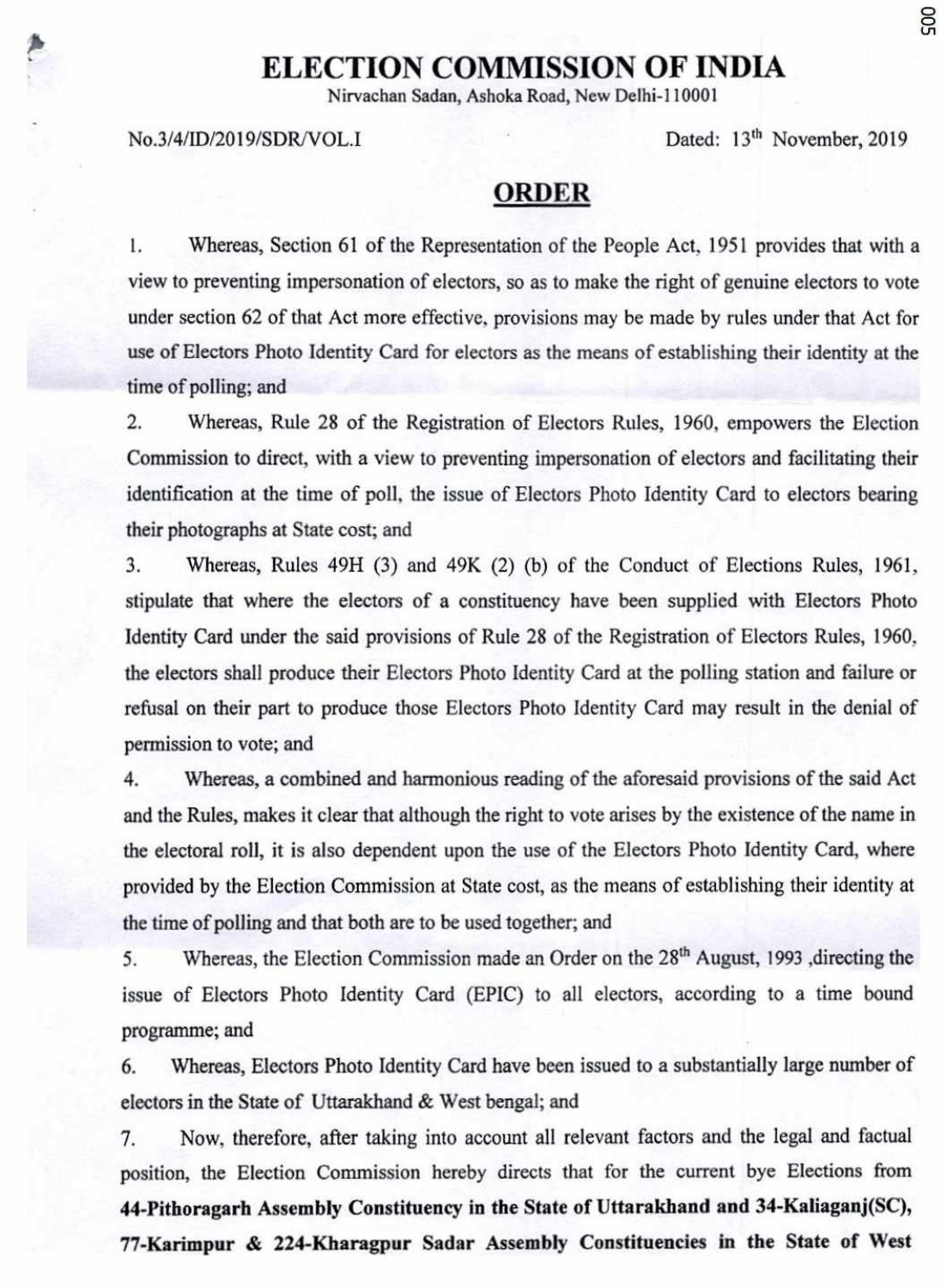**Bengal,** which have been notified on 30-10-2019, all electors who have been issued EPIC shall produce the EPIC for their identification at the polling station before casting their votes. Those electors who are not able to produce the EPIC shall produce one of the following alternative photo identity documents for establishing their identity: -

- (i) Passport,
- (ii) Driving License,
- (iii) Service Identity Cards with photograph issued to employees by Central/State Govt./PSUs/Public Limited Companies,
- (iv) Passbooks with photograph issued by Bank/Post Office,
- (v) PAN Card,
- (vi) Smart Card issued by RGI under NPR,
- (vii) MNREGA Job Card,
- (viii) Health Insurance Smart Card issued under the scheme of Ministry of Labour.
- (ix) Pension document with photograph.
- (x) Official identity cards issued to MPs/MLAs/MLCs, and
- (xi) Aadhaar Card.

8. In the case of EPIC, clerical errors, spelling mistakes, etc. should be ignored provided the identity of the elector can be established by the EPIC. If an elector produces an EPIC which has been issued by the Electoral Registration Officer of another Assembly Constituency, such EPIC shall also be accepted for identification provided the name of that elector finds place in the electoral roll pertaining to the polling station where the elector has turned up for voting. If it is not possible to establish the identity of the elector on account of mismatch of photograph, etc. the elector shall have to produce one of the alternative photo documents mentioned in Para 7 above.

9. Notwithstanding anything in Para 7 above, overseas electors who are registered in the electoral roll under Section 20A of the Representation of the People Act, 1950, based on the particulars in their Passport. shall be identified on the basis of their original passport only (and no other identity document) in the polling station.

By Order,  $(N.T.BHI)$ SECRETARY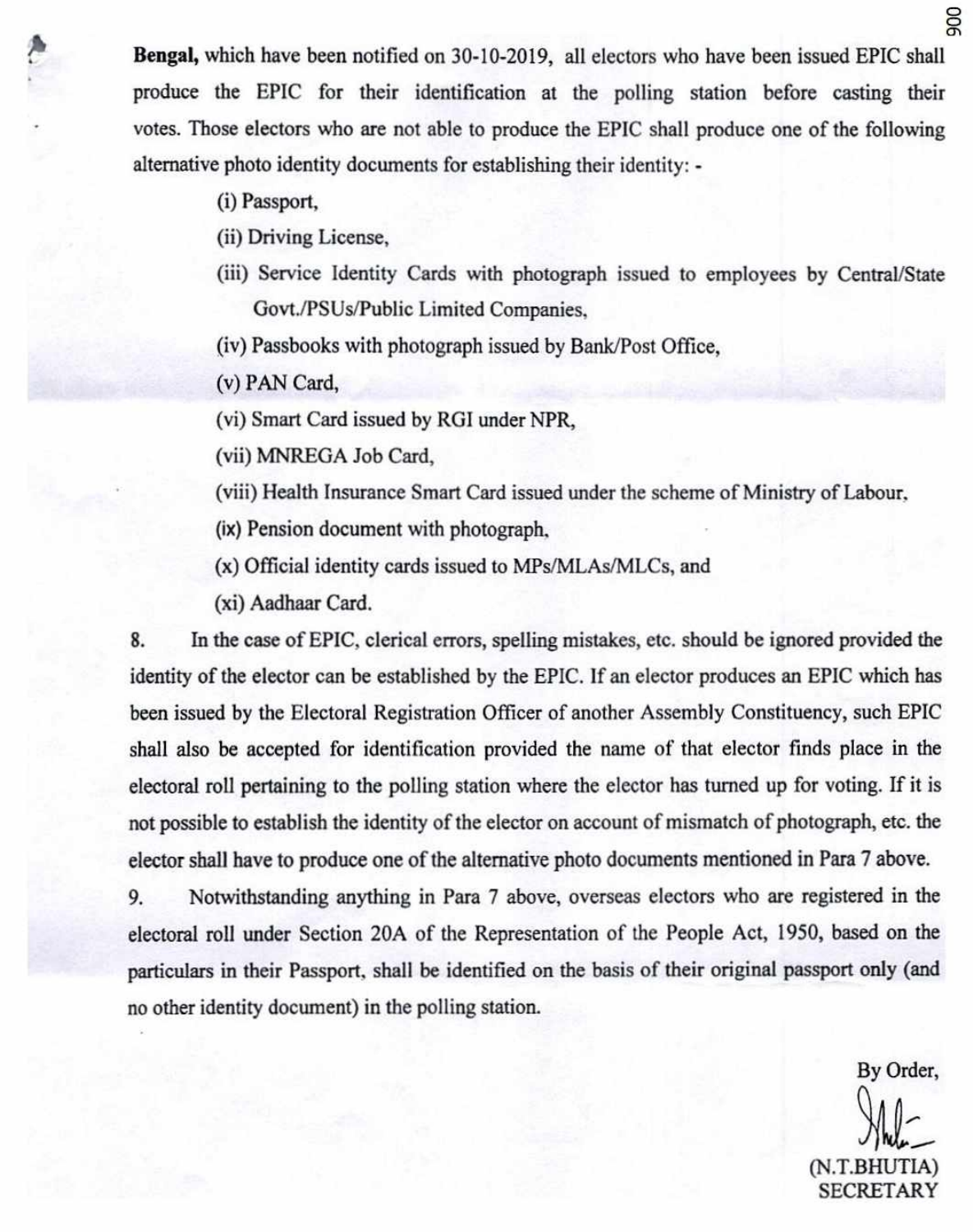# भारत निर्वाचन आयोग

निर्वाचन सदन, अशोक रोड, नई दिल्ली-110 001

सं.3/4/आई.डी./2019/एसडीआर/खण्ड-।

दिनांक-13 नवम्बर, 2019

### आदेश

यतः लोक प्रतिनिधित्व अधिनियम, 1951 की धारा 61 में यह उपबंधित है कि निर्वाचकों 1. के प्रतिरुपण का निवारण करने की दृष्टि से, ताकि उक्त अधिनियम की धारा 62 के अधीन वास्तविक निर्वाचकों का उनके मत देने के अधिकार को और अधिक प्रभावी बनाया जा सके, मतदान के समय निर्वाचकों की पहचान सुनिश्चित करने के साधन के रुप में निर्वाचकों के लिए निर्वाचक फोटो पहचान पत्र के उपयोग हेत् नियमों के दवारा उपबंध किए जा सकते हैं, तथा

यतः निर्वाचकों का रजिस्ट्रिकरण नियम, 1960 का नियम 28 निर्वाचन आयोग को, इस 2. दृष्टि से कि निर्वाचकों के प्रतिरुपण का निवारण हो सके तथा मतदान के समय उनकी पहचान को सरल बनाया जा सके, निर्वाचको को राज्य की लागत पर फोटोयुक्त निर्वाचक फोटो-पहचान पत्र जारी करने के लिए निदेश देने की शक्ति प्रदान करता है; तथा

यतः, निर्वाचनों का संचालन नियम, 1961 के नियम 49 ज(3) और 49 ट(2) (ख) में 3. यह उपबंधित है कि जहाँ किसी निर्वाचन क्षेत्र के निर्वाचकों को निर्वाचक रजिस्ट्रिकरण नियम, 1960, के नियम 28 के उक्त उपबंधों के अधीन निर्वाचक फोटो पहचान-पत्र दिए गए हैं, वहां निर्वाचकों को मतदान केन्द्र में अपना निर्वाचक फोटो पहचान-पत्र दिखाना होगा तथा उनकी ओर से उन निर्वाचक फोटो पहचान पत्रों को नहीं दिखाए जाने या दिखाने में असमर्थ होने पर उन्हें मत डालने की अनूमति देने से इन्कार किया जा सकता है; तथा

यतः, उक्त अधिनियम, और नियमों के उपर्युक्त उपबंधों को मिलाकर एवं सामंजस्यपूर्ण ढंग से उनके अध्ययन से यह स्प्षट होता है कि यद्यपि मत देने का अधिकार निर्वाचक नामावली में नाम के होने से ही होता हैं, यह निर्वाचन आयोग द्वारा राज्य की लागत पर, मतदान के समय उनकी पहचान सुनिश्चित करने के साधन के रुप में प्रदान करवाए गए निर्वाचक फोटो पहचान पत्र के प्रयोग पर भी निर्भर करता है, तथा दोनों का एक साथ प्रयोग करना होता है; तथा

यतः, निर्वाचन आयोग ने एक समयबद्ध कार्यक्रम के अनुसार सभी निर्वाचकों को निर्वाचक फोटो 5. पहचान-पत्र ई0पी0आई0सी0 जारी करने का निदेश देते हुए 28 अगस्त, 1993 को एक आदेश जारी किया है: तथा

यतः, उत्तराखण्ड एवं पश्चिम बंगाल राज्यों में निर्वाचकों को काफी हद तक उच्च प्रतिशत में 6. निर्वाचक फोटो पहचान पत्र जारी किए जा चुके हैं, तथा

अतः, अब, सभी संबद्ध घटकों तथा विधिक एवं तथ्यात्मक स्थितियों को ध्यान में रखते हुए, निर्वाचन 7. आयोग, एतद्व्वारा, यह निदेश देता है कि 30.10.2019 को अधिसूचित किए गए उत्तराखण्ड के 44-पिथौरागढ़ विधान सभा निर्वाचन क्षेत्र और पश्चिम बंगाल के 34-कलियागंज(अ0जा0), 77-करीमपुर एव 224-खड़गपुर